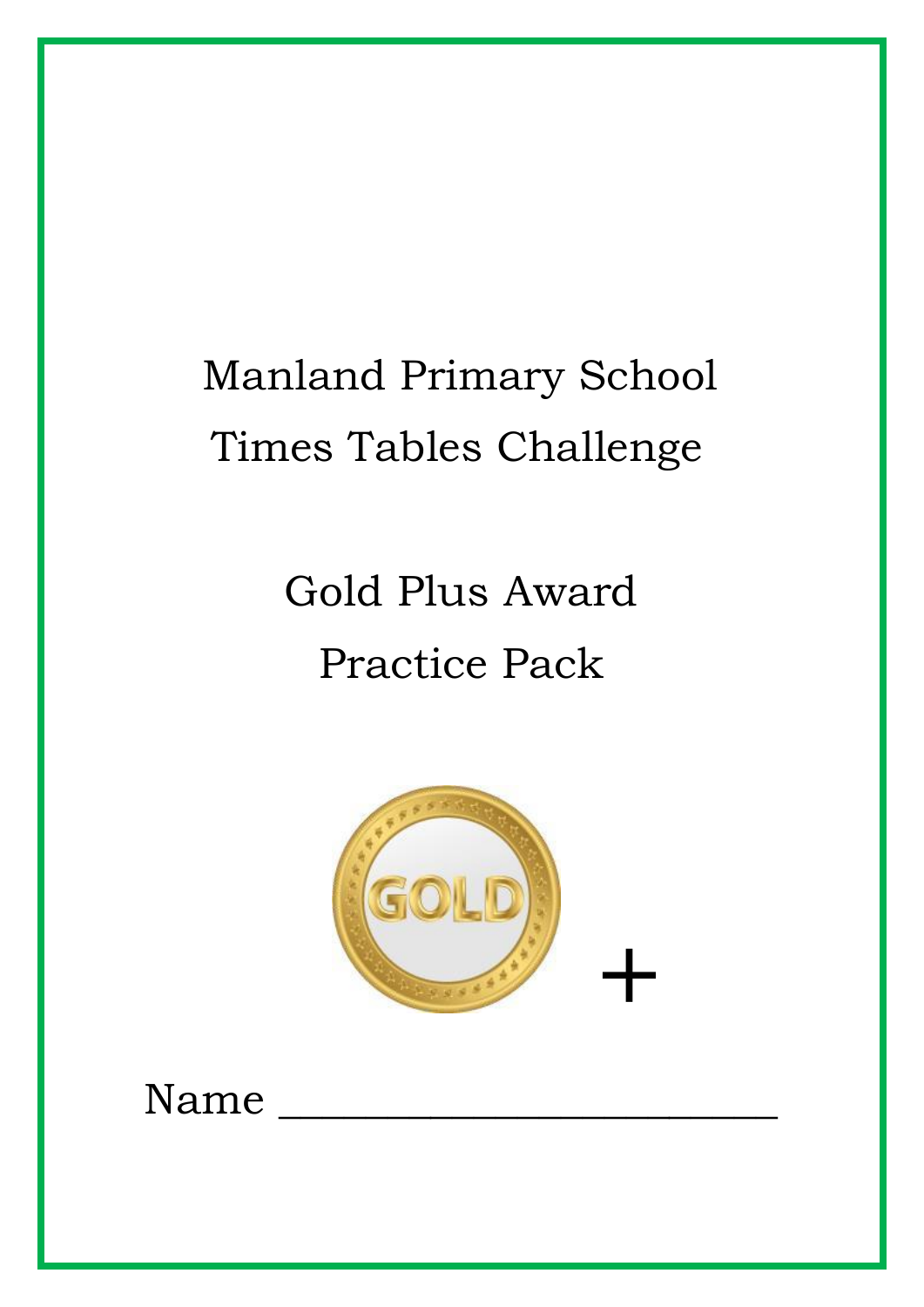#### Congratulations!

Congratulations on successfully passing your Gold Award! Now it's time to take on the challenge of the Gold Plus Award.

Within the Gold Plus Award, you will look at using your 'inverse' knowledge of division. As part of your journey to recalling all of the times tables facts during your time at Manland Primary School, it is also important that you understand the relationship between multiplication and division. By knowing your times tables facts you can use them to help solve division sums and become a MANLAND MASTER!

Useful websites for division:

<http://resources.woodlands-junior.kent.sch.uk/maths/division.htm>

[http://www.mymaths.co.uk](http://www.mymaths.co.uk/)

<http://www.fun4thebrain.com/division.html>

<http://www.topmarks.co.uk/maths-games/7-11-years/multiplication-and-division>

This website will give you TOP TIPS on how to solve division problems

[http://www.ducksters.com/kidsmath/division\\_tips\\_tricks.php](http://www.ducksters.com/kidsmath/division_tips_tricks.php)

**Apps for division:**

Division for kids Splash maths 7-9

Maths practice Splash maths 8-10

**Good luck on your journey of becoming a 'Manland Master of Maths!'**

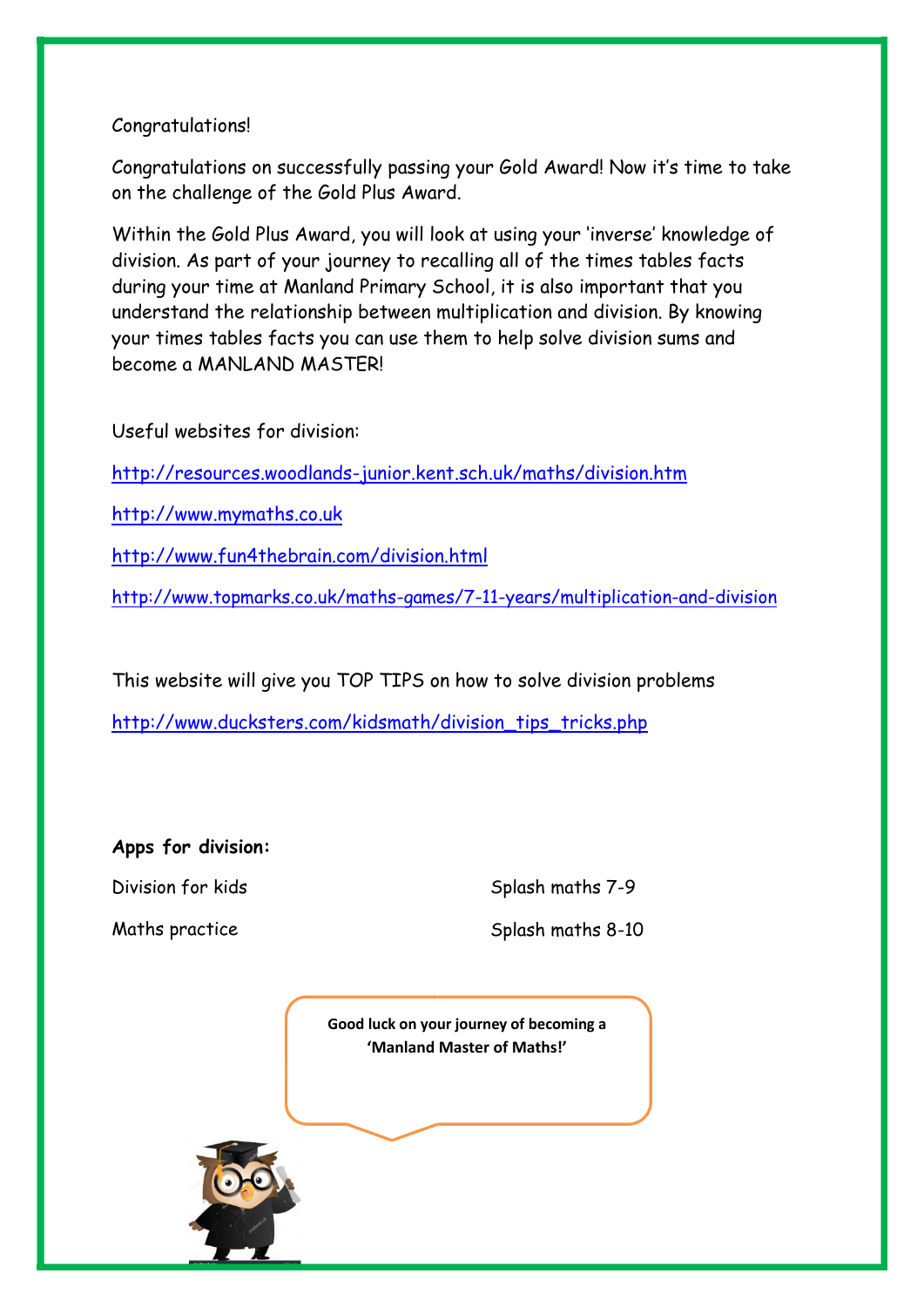### **Dividing by 8**

Half your number three times. So in example 1, you need to divide 128 by 8. So half of 128 is 64, half of 64 is 32 and half of 32 is 16.

| $8 \div 8 = 1$  | $40 \div 8 = 5$ | $72 \div 8 = 9$  |
|-----------------|-----------------|------------------|
| $16 \div 8 = 2$ | 48÷8=6          | $80 \div 8 = 10$ |
| $24 \div 8 = 3$ | $56 \div 8 = 7$ | $88 \div 8 = 11$ |
| $32 \div 8 = 4$ | $64 \div 8 = 8$ | $96 \div 8 = 12$ |

 $\odot$   $\odot$   $\odot$ 

Self-assessment:

Parent/guardian's comments/signature:

#### **Dividing by 9**

Similar to the divide by 3 rule, if the sum of all the digits is divisible by 9, then the entire number is divisible by 9. For example, we know that 18332145 is divisible by 9 because  $1+8+3+3+2+1+4+5 = 27$  and  $27 \div 9 = 3$ .

| $9 \div 9 = 1$  | $45 \div 9 = 5$ | $81 \div 9 = 9$   |
|-----------------|-----------------|-------------------|
| $18 \div 9 = 2$ | $54 \div 9 = 6$ | $90 \div 9 = 10$  |
| $27 \div 9 = 3$ | $63 \div 9 = 7$ | $99 \div 9 = 11$  |
| $36 \div 9 = 4$ | $72 \div 9 = 8$ | $108 \div 9 = 12$ |
| $\bm \cdot$     |                 |                   |

Self-assessment:

Parent/guardian's comments/signature: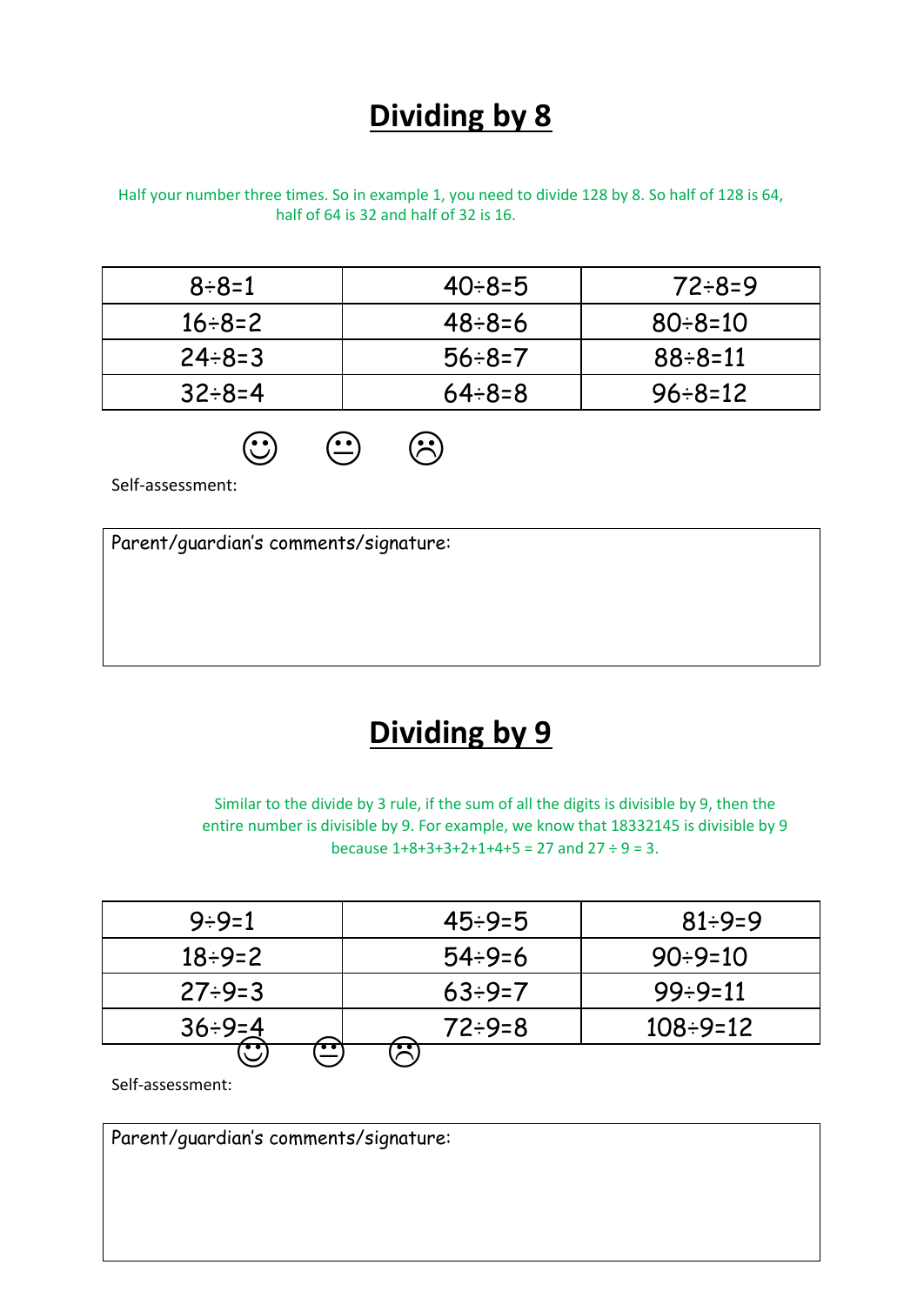## **Dividing by 12**

A number is divisible by 12 if it is divisible by 3 and by 4..

| $12 \div 12 = 1$ | $60 \div 12 = 5$ | $108 \div 12 = 9$  |
|------------------|------------------|--------------------|
| $24 \div 12 = 2$ | $72 \div 12 = 6$ | $120 \div 12 = 10$ |
| $36 \div 12 = 3$ | $84 \div 12 = 7$ | $132 \div 12 = 11$ |
| $48 \div 12 = 4$ | $96 \div 12 = 8$ | 144÷12=12          |

 $\odot$   $\odot$   $\odot$ 

Self-assessment:

Parent/guardian's comments/signature: